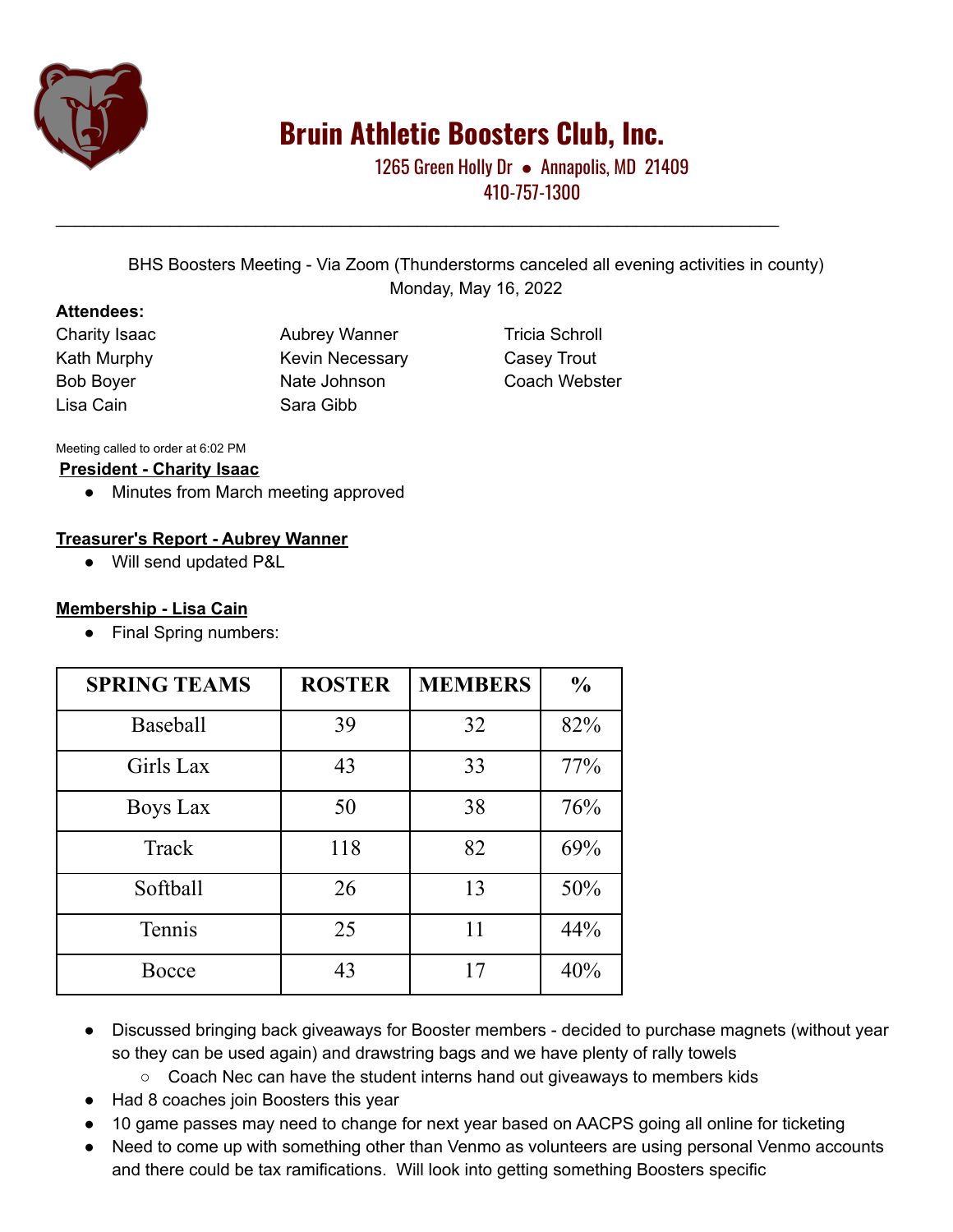Fall sports open up June 15 - that is Kevin's goal

## **Concessions**

- Charity co-chairing next year
- Looking at having limited menu for next couple of games as we can not run fryers with less than 3 volunteers
- Challenges getting product soft pretzels have been replaced with tater tots!
- Next year, would like to bring back nachos
- Alumni works for Sysco and reached out about helping to stock stand
- Late July/early August cleaners need to come out
	- Coach Nec to coordinate
- October full inspection by health dept.
	- Need to fix caulk line near sink this could fail us if we do not fix
	- Work orders are only for structure, Boosters in charge of everything inside the stand
	- $\Omega$

## **Sponsorship - Kath Murphy**

● Nothing new, working on golf tournament

### **Craft Bazaar - Beth Capps - not present**

● December 3 with rain date of Dec. 10th

### **Social Media/Communications - Sara Gibb**

● Sara to help Kath with adding social media to golf sponsorship levels

# **Merchandise - Tricia Schroll**

- Would like to purchase merch for all the "black out" games
- Tricia to get with Aubrey to give her a number for budgeting purposes so she can order for next year
- Looking for co-chair for next year

### **Mulch Sale - Bob Boyer**

- Still had a few outstanding deliveries that wrapped up in April this is normal
- 15 bags left and some ripped bags
	- Coach Nec purchased 10
- Netted \$25,000 for mulch sale

# **Golf Tournament - Kath Murphy**

- Monday, June 27 is confirmed at Bay Hills for golf tournament 2PM Shot gun
- Currently have \$19,250 in sponsors
- Looking for more sponsors Sponsorships levels are :
	- Premier \$10,000 SOLD to The Point
	- 19th Hole Sponsor \$5,000
	- Hole In One Sponsor \$1,500 sell total of 18 Title A&B (foursome included) (3 Sold)
	- Tee it Up Sponsor \$1,000 (no foursome included) (1 Sold)
	- Golf Cart Sponsor \$750 (sell max of 5) SOLD OUT (All 5 Sold)
- Rent Beverage Cart (\$500) update: Okayed by Bay Hills and written into contract additional \$5 per player so \$37 per person for golf